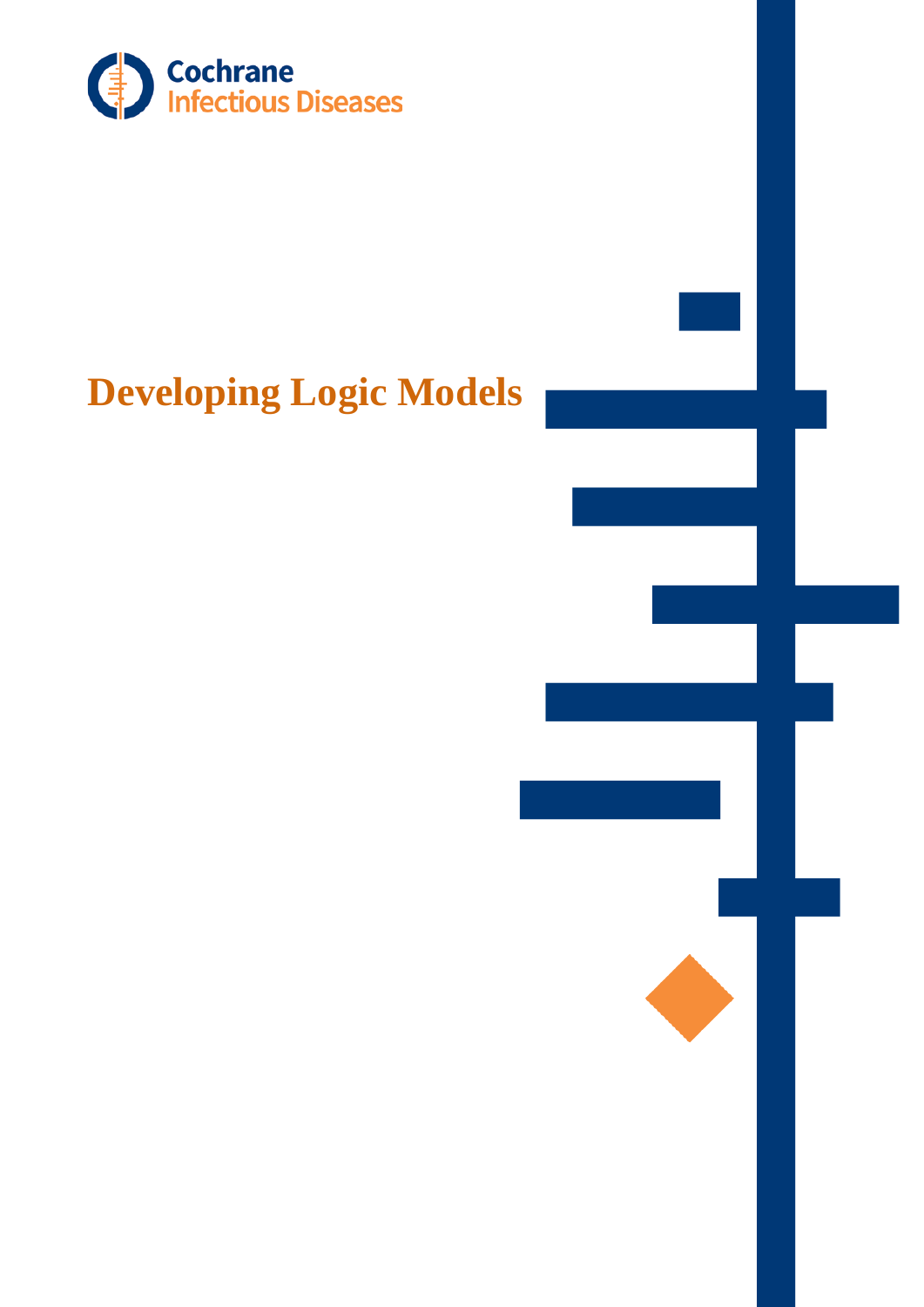# **An introduction to using Logic Models in CIDG reviews.**

## **What are Logic Models?**

Logic models are diagrams which map out important concepts within a systematic review. They typically appear in the background of a review, but may provide an underlying framework for both the results section and the discussion.

# **Why use Logic Models?**

Systematic reviews are increasingly complex. The interventions may be complex (programmes with multiple components), the proposed mechanism of action may be complex (the theory of change), the interplay of multiple confounding factors may be complex, and the relationship between intermediate and impact outcomes may be complex.

Logic models can help to explain some of this complexity to the reader.

Perhaps more importantly, logic models can help systematic review authors to critically appraise the theory of why and how an intervention might work, and unpick any underlying assumptions.

# **Are Logic Models compulsory in CIDG reviews?**

No, they are not. However, the more complex the review the more likely we are to request one.

#### **What other resources are available to help us develop a Logic Model?**

These papers provide an introduction to logic models, and some examples:

- 1. Anderson LM, Petticrew M, Rehfuess E, Armstong R, Ueffing E, Baker P, Francis D, Tugwell D: Using logic models to capture complexity in systematic reviews. Res Synth Meth 2011, 2:33–42.
- 2. Baxter SK, Blank L, Woods HB, Payne N, Rimmer M, Goyder E. Using logic model methods in systematic review synthesis: describing complex pathways in referral management interventions. *BMC Medical Research Methodology*. 2014;14:62. doi:10.1186/1471-2288-14-62.
- 3. Kneale D, Thomas J, Harris K (2015) Developing and Optimising the Use of Logic Models in Systematic Reviews: Exploring Practice and Good Practice in the Use of Programme Theory in Reviews. PLoS ONE 10(11): e0142187. doi: 10.1371/journal.pone.0142187

#### **Do you have some examples of Logic Models in CIDG reviews?**

Some examples are given in the following pages. You may also want to go to the reviews themselves to see how the logic models were used to simplify the background, frame the results, and inform the discussion and conclusions.

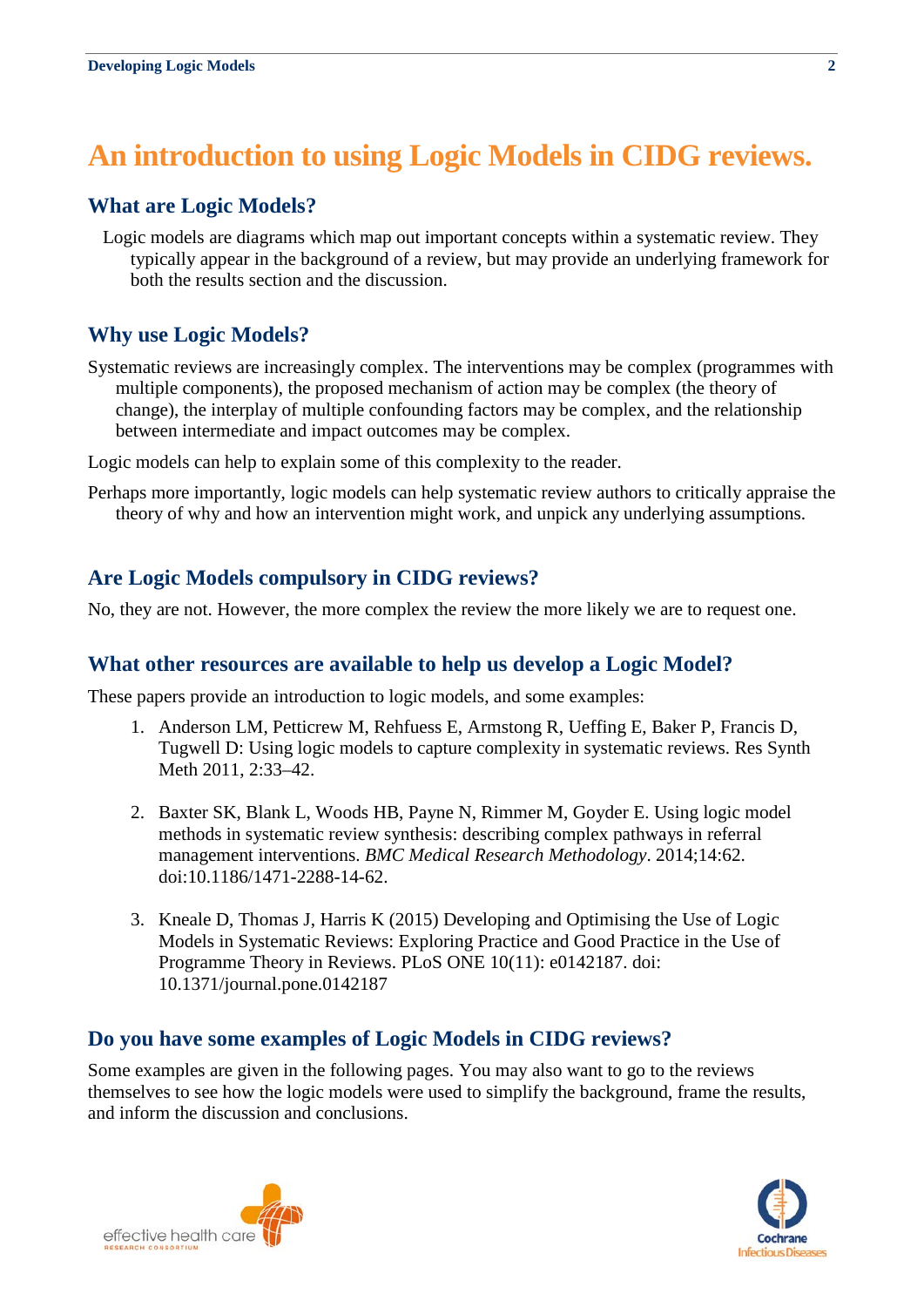# **Logic model that shows the likely mechanism of action of the intervention**

This logic model, shows how the different outcomes included in the review relate to each other: Which are intermediate outcomes and which are impact outcomes.

Interestingly, evidence of an effect on the intermediate outcomes (which are easier to measure) does not guarantee an effect on the impact outcomes. However, evidence of no effect on the intermediate outcomes can be used as an argument that an impact effect is very unlikely (unless there is another mechanism).



\*Measurable outcomes

Taylor-Robinson DC, Maayan N, Soares-Weiser K, Donegan S, Garner P. Deworming drugs for soil-transmitted intestinal worms in children: effects on nutritional indicators, haemoglobin and school performance. Cochrane Database of Systematic Reviews 2012, Issue 11. Art. No.: CD000371. DOI: 10.1002/14651858.CD000371.pub5. <http://onlinelibrary.wiley.com/doi/10.1002/14651858.CD000371.pub5/abstract>



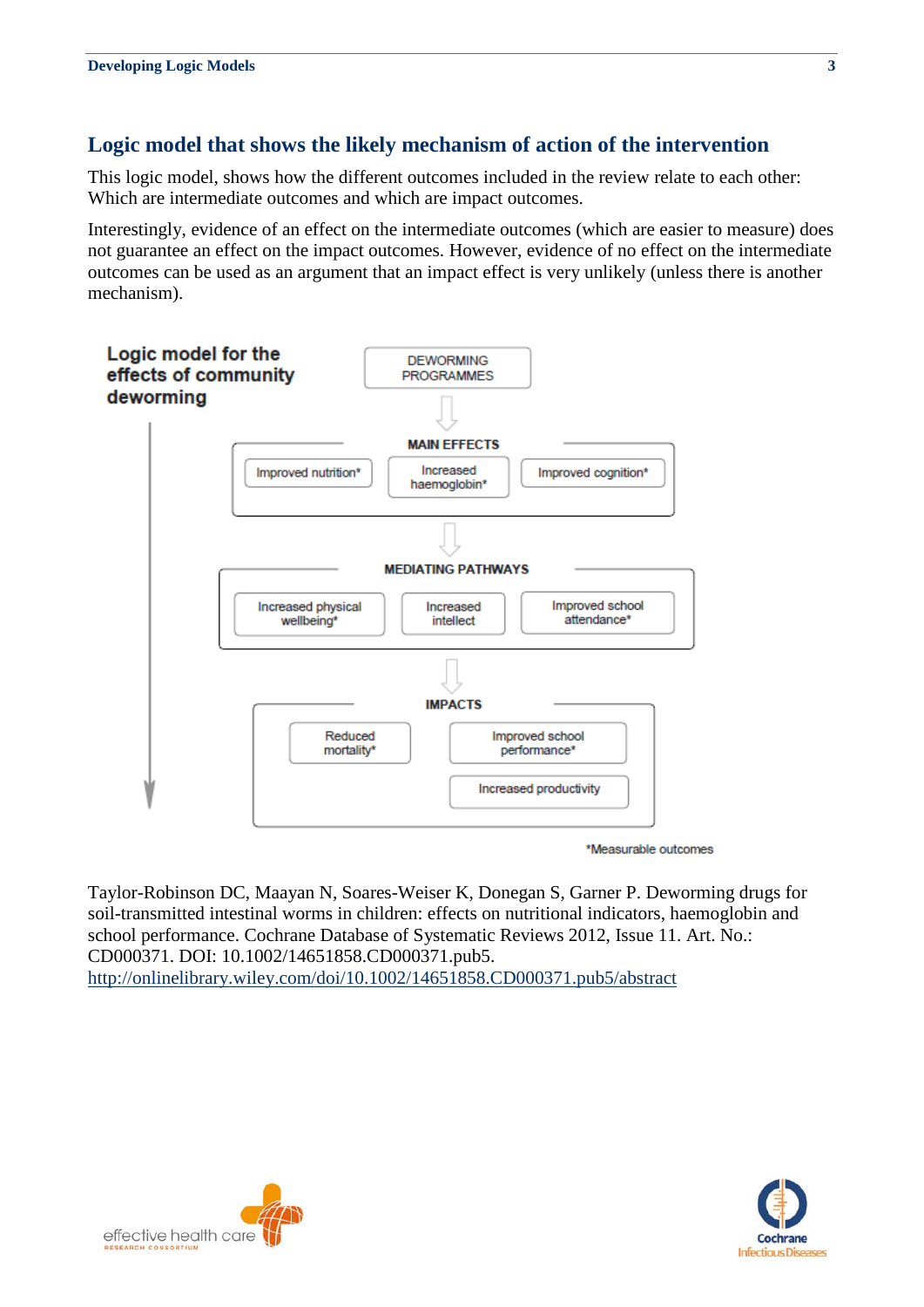# **Logic model that shows the likely mechanism of action and defines the outcome groups used in the review.**

This logic model maps the measurable outcomes onto the stages of the malaria parasite lifecycle which allow transmission from person to person via mosquitos. It presents a logical hierarchy of measurable outcomes, and makes clear that a reduction in gametocyte numbers is only an indirect measure of what we actually want to achieve – a reduction in malaria incidence and prevalence

| cycle<br>۴e | Person in community<br>infected with<br>Plasmodium parasites           | Plasmodium<br>gam et o cytes in<br>person's blood | Plasmodium-<br>infected<br><b>Mosquitoes</b><br>bite infected<br>mosquitoes<br>person | Infected<br>mosquitoes bite<br>people              | New Plasmodium<br>infections in people<br>in community |
|-------------|------------------------------------------------------------------------|---------------------------------------------------|---------------------------------------------------------------------------------------|----------------------------------------------------|--------------------------------------------------------|
| Term        | "Potential infectiousness"                                             |                                                   |                                                                                       | dnfectiousness"                                    |                                                        |
| Outcome     | $\bullet$ AUC<br>Gametocyte prevalence<br>۰<br>Gametocyte density<br>۰ |                                                   | mosquitoes<br>$\bullet$<br>from people                                                | % of people who infect<br>% of mosquitoes infected |                                                        |

Graves PM, Gelband H, Garner P. Primaquine or other 8-aminoquinoline for red ucing *P. falciparum* transmission. Cochrane Database of Systematic Reviews 2014, Issue 6. Art. No.: CD008152. DOI: 10.1002/14651858.CD008152.pub3



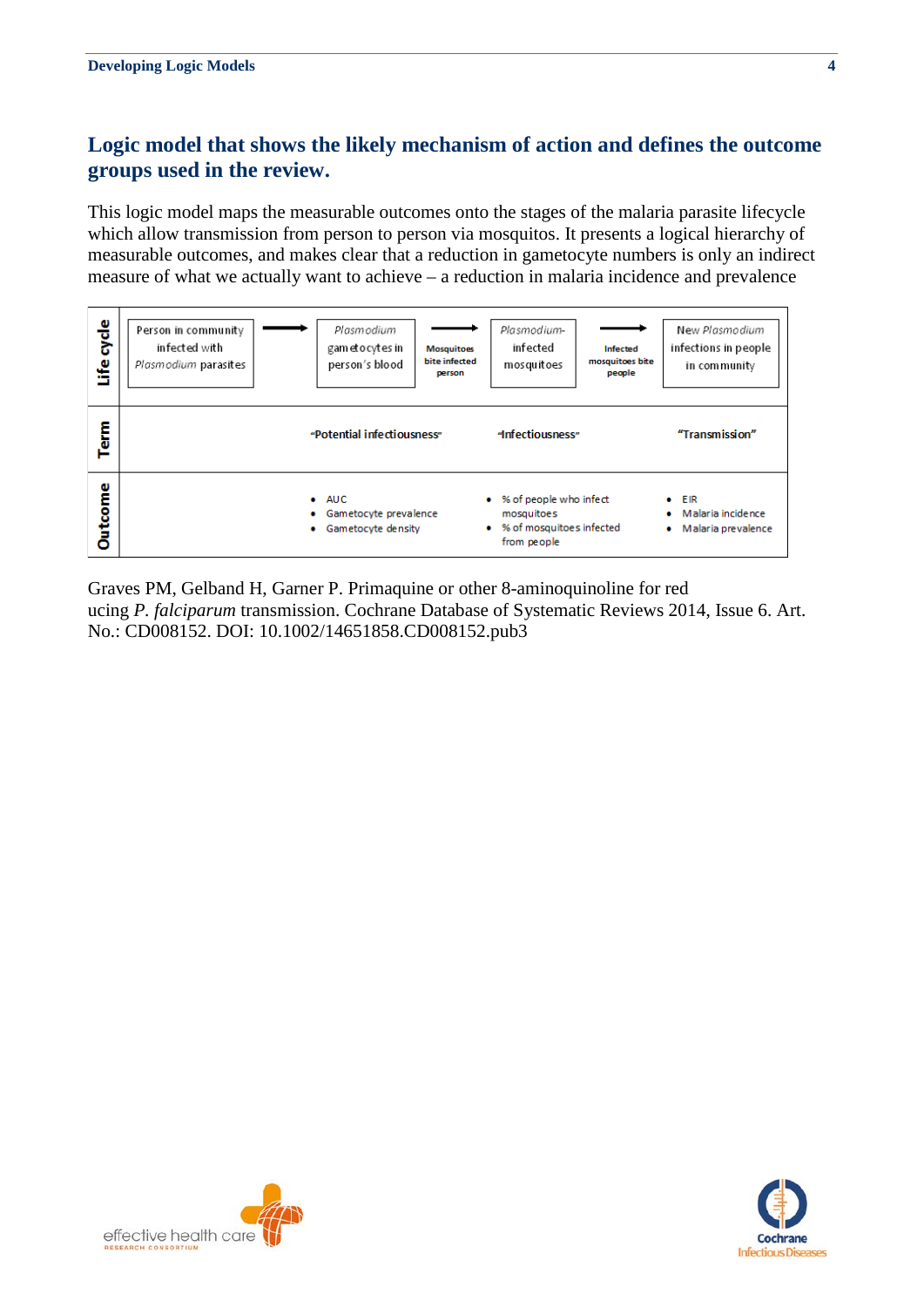# **Logic model that demonstrates the potential effects of an intervention.**

When describing the introduction of rapid diagnostic tests, many documents including those from the WHO, state that RDTs will improve the care of people with malaria. This logic model demonstrates that compared to clinical diagnosis, introducing RDTs is actually only likely to improve health outcomes for those without malaria, who test negative. It also incorporates some simple modelling to demonstrate the epidemiological setting where RDTs could be expected to have their biggest effect on antimalarial prescribing.



Odaga J, Sinclair D, Lokong JA, Donegan S, Hopkins H, Garner P. Rapid diagnostic tests versus clinical diagnosis for managing people with fever in malaria endemic settings. Cochrane Database of Systematic Reviews 2014, Issue 4. Art. No.: CD008998. DOI: 10.1002/14651858.CD008998.pub2.

<http://onlinelibrary.wiley.com/doi/10.1002/14651858.CD008998.pub2/abstract>